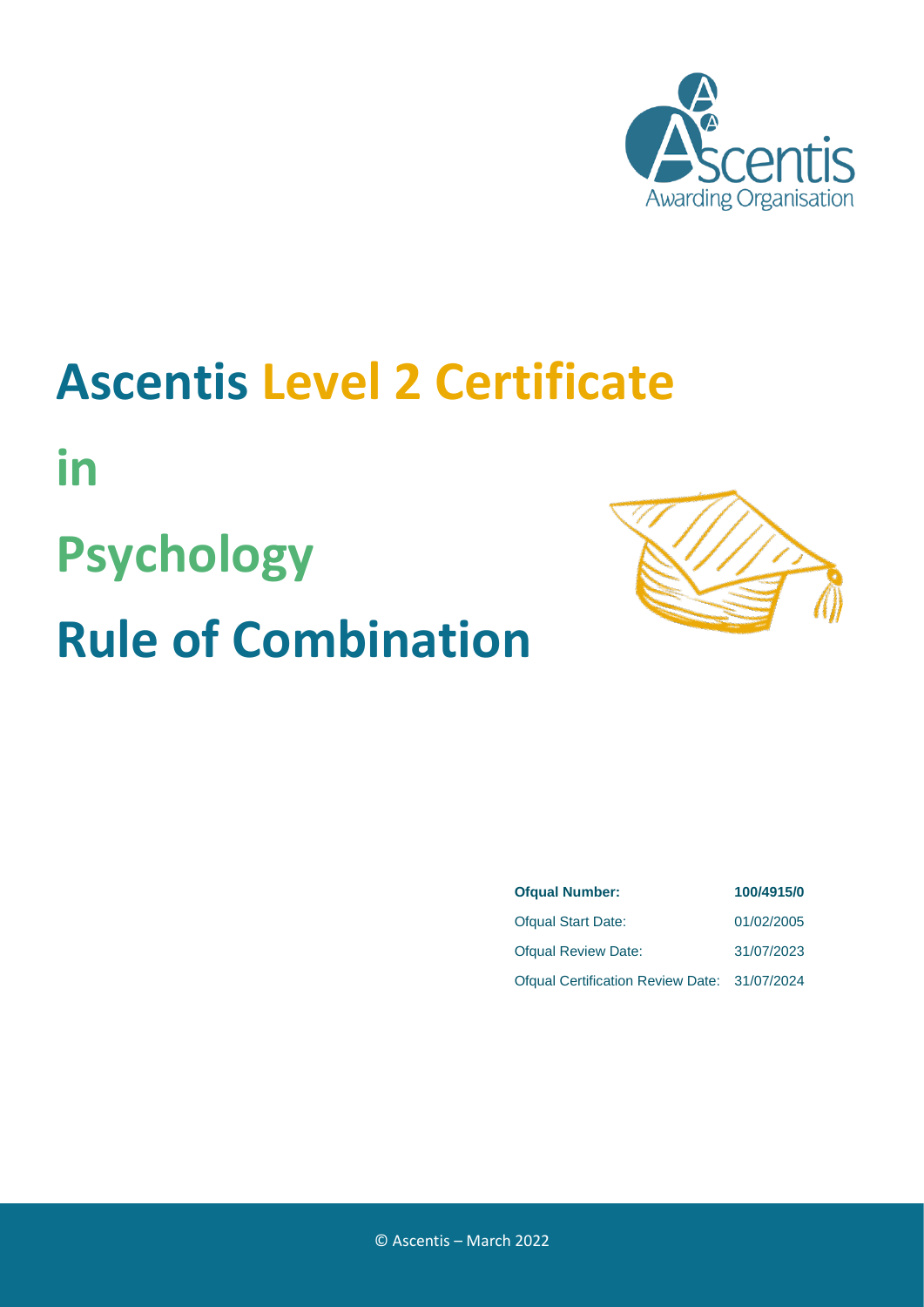## **Qualification Overview**

The Ascentis Level 2 Certificate in Psychology is designed to provide learners with an effective experience in developing study skills and the initial stages of learning about the discipline in terms of the concepts, theories and perspectives which characterise psychology. The Certificate is intended to offer progression to higher-level study in psychology and also to a range of other social sciences, humanities and care courses.

There are several features of this qualification that make it very appropriate for its target learners:

- Unit certification is available for each of the units
- Verification and certification can be offered throughout the year, allowing maximum flexibility for centres
- It can be delivered either as a classroom-based course or as a blended learning programme
- Evidence can be generated within a wide range of organisational contexts, allowing the qualification to meet the specific occupational requirements of the learners

#### **Aims**

The aims of the qualification are to enable learners:

- 1 To provide a range of academic study skills in psychology at an introductory level as the basis for a range of related progression options
- 2 To provide a foundation of academic study skills as the basis for a range of related progression options
- 3 To provide an introduction to a number of substantive areas, basic concepts and theories within psychology
- 4 To provide an introductory level of application of psychology to a limited number of issues of direct relevance to the interests of learners

#### **Target Group**

The qualification is aimed at learners who wish to develop a range of skills, gain an introductory knowledge of Psychology and progress to further study in a variety of courses.

#### **Regulation Codes**

Ofqual Regulation Number: 100/4915/0

#### **Assessment Method**

All units are internally assessed through the learner building up a portfolio of evidence that covers the relevant assessment criteria. They are then verified by the centre and externally verified by Ascentis

#### **Resources to support the Delivery of the Qualification**

Ascentis has devised a learner workbook and tutor presentation resource for each unit in this qualification.